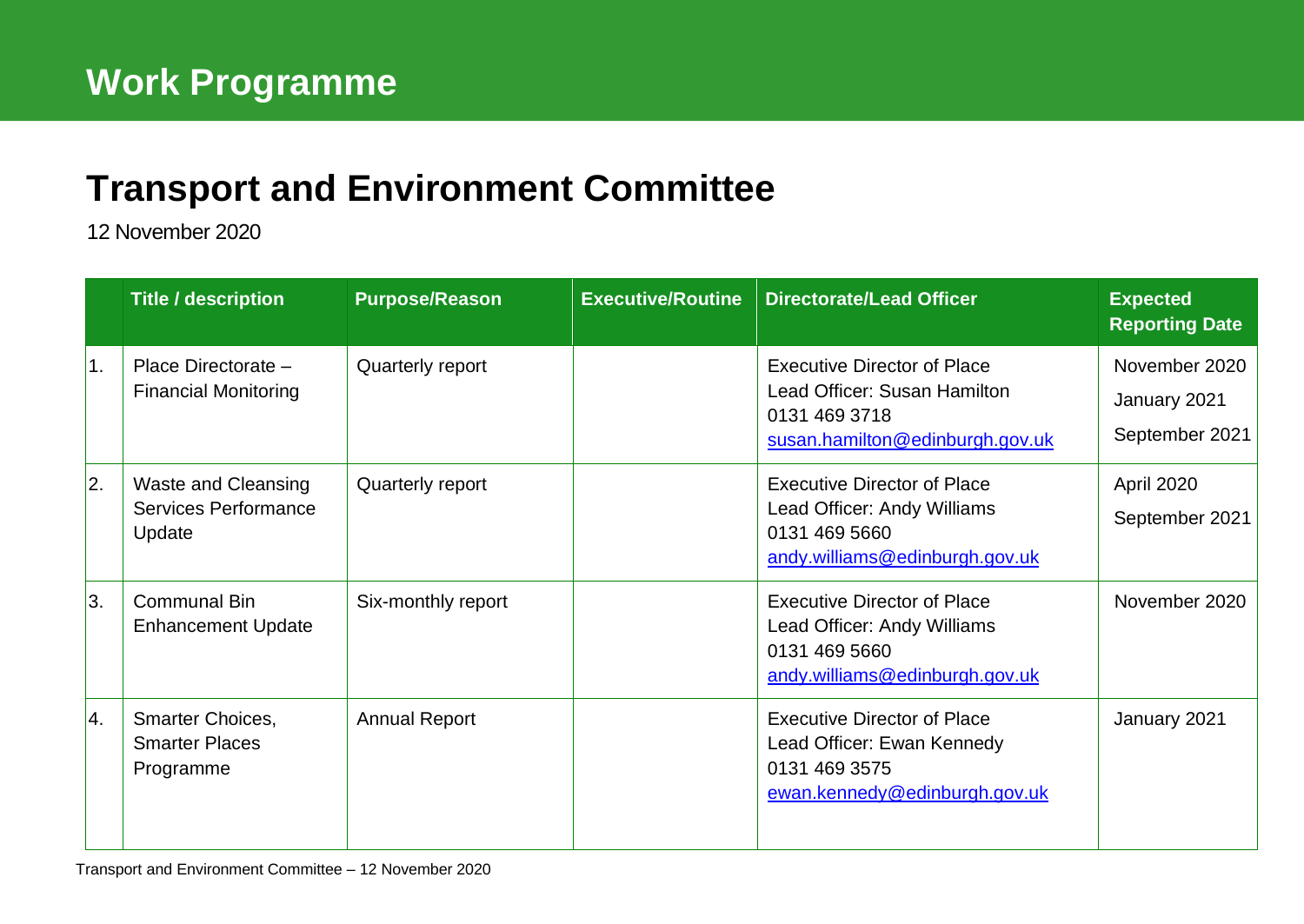| 5.            | <b>Transport Infrastructure</b><br>Investment - Capital<br><b>Delivery Priorities</b> | <b>Annual Report</b> | <b>Executive Director of Place</b><br>Lead Officer: Cliff Hutt, Service<br>Manager - Infrastructure<br>0131 469 3751<br>cliff.hutt@edinburgh.gov.uk | April 2021    |
|---------------|---------------------------------------------------------------------------------------|----------------------|-----------------------------------------------------------------------------------------------------------------------------------------------------|---------------|
| <sup>6.</sup> | <b>Public Utility Company</b><br>Performance and Road<br><b>Work Co-ordination</b>    | <b>Annual Report</b> | <b>Executive Director of Place</b><br>Lead Officer: Ewan Kennedy<br>0131 469 3575<br>ewan.kennedy@edinburgh.gov.uk                                  | April 2021    |
| 7.            | Annual Update on<br><b>Council Transport Arms</b><br>Length Companies                 | Annual report        | <b>Executive Director of Place</b><br>Lead Officer: Ewan Kennedy<br>0131 469 3575<br>ewan.kennedy@edinburgh.gov.uk                                  | April 2021    |
| 8.            | Appointments to<br><b>Working Groups</b>                                              | Annual report        | <b>Chief Executive</b><br>Lead Officer: Veronica Macmillan<br>0131 529 4283<br>veronica.macmillan@edinburgh.gov.uk                                  | November 2020 |
| l9.           | <b>Decriminalised Traffic</b><br>and Parking<br><b>Enforcement Update</b>             | <b>Annual Report</b> | <b>Executive Director of Place</b><br>Lead Officer: Gavin Brown<br>0131 469 3823<br>gavin.brown@edinburgh.gov.uk                                    | January 2021  |